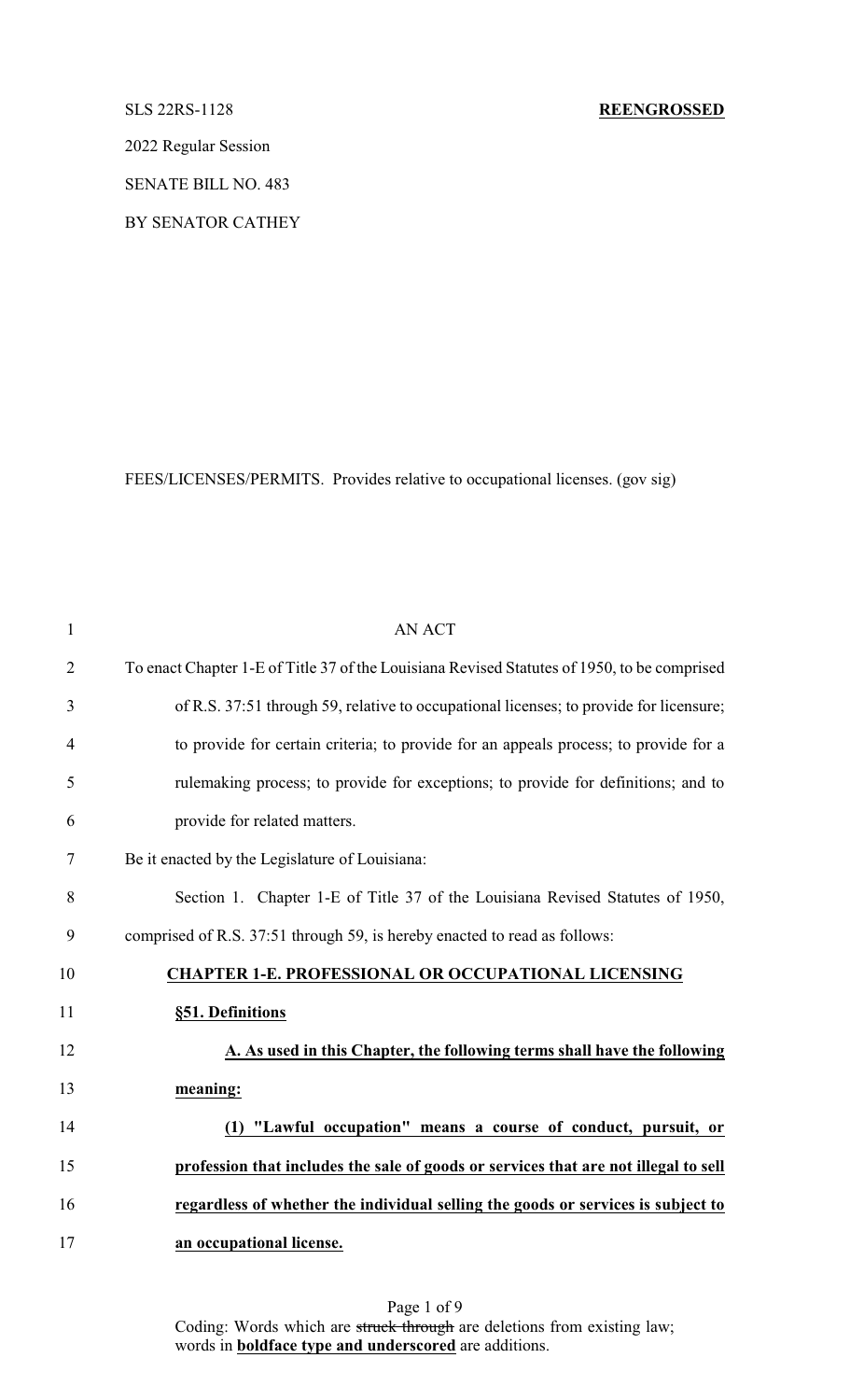| $\mathbf{1}$   | (2) "Military" means the United States Armed Forces, including the Air               |
|----------------|--------------------------------------------------------------------------------------|
| $\overline{2}$ | Force, Army, Coast Guard, Marine Corps, Navy, Space Force, National Guard,           |
| 3              | and all reserve components and auxiliaries. "Military" shall also include the        |
| $\overline{4}$ | military reserves and militia of any United States territory or state.               |
| 5              | (3) "Occupational license" is a nontransferable authorization in law for             |
| 6              | an individual to perform exclusively a lawful occupation based on meeting            |
| $\overline{7}$ | personal qualifications, including a military occupational specialty. In an          |
| 8              | occupation for which a license is required, it is illegal for an individual who does |
| 9              | not possess a valid occupational license to perform the occupation.                  |
| 10             | (4) "Other state" or "another state" means any United States territory               |
| 11             | or state in the United States other than this state. It also means any branch or     |
| 12             | unit of the military.                                                                |
| 13             | (5) "Person" means a natural person who is a legal resident of the state.            |
| 14             | For the purposes of this Chapter, proof of residency shall be indicated by either    |
| 15             | a valid Louisiana voter registration card, a valid Louisiana driver's license or     |
| 16             | identification card, documentation of current in-state employment, or a              |
| 17             | notarized letter of promise of employment of the applicant or his or her spouse.     |
| 18             | (6) "Private certification" is a voluntary program in which a private                |
| 19             | organization grants nontransferable recognition to an individual who meets           |
| 20             | personal qualifications and standards relevant to performing the occupation as       |
| 21             | determined by the private organization. The individual may use the designated        |
| 22             | title of "certified," as permitted by the private organization.                      |
| 23             | (7) "Professional or occupational licensing board" means any state                   |
| 24             | agency, board, commission, department, or substantially similar entity involved      |
| 25             | in the licensing, certification, or registration of any regulated profession or      |
| 26             | occupation within this state.                                                        |
| 27             | (8) "Scope of practice" means the procedures, actions, processes, and                |
| 28             | work that a person may perform under an occupational license issued in this          |
| 29             | state.                                                                               |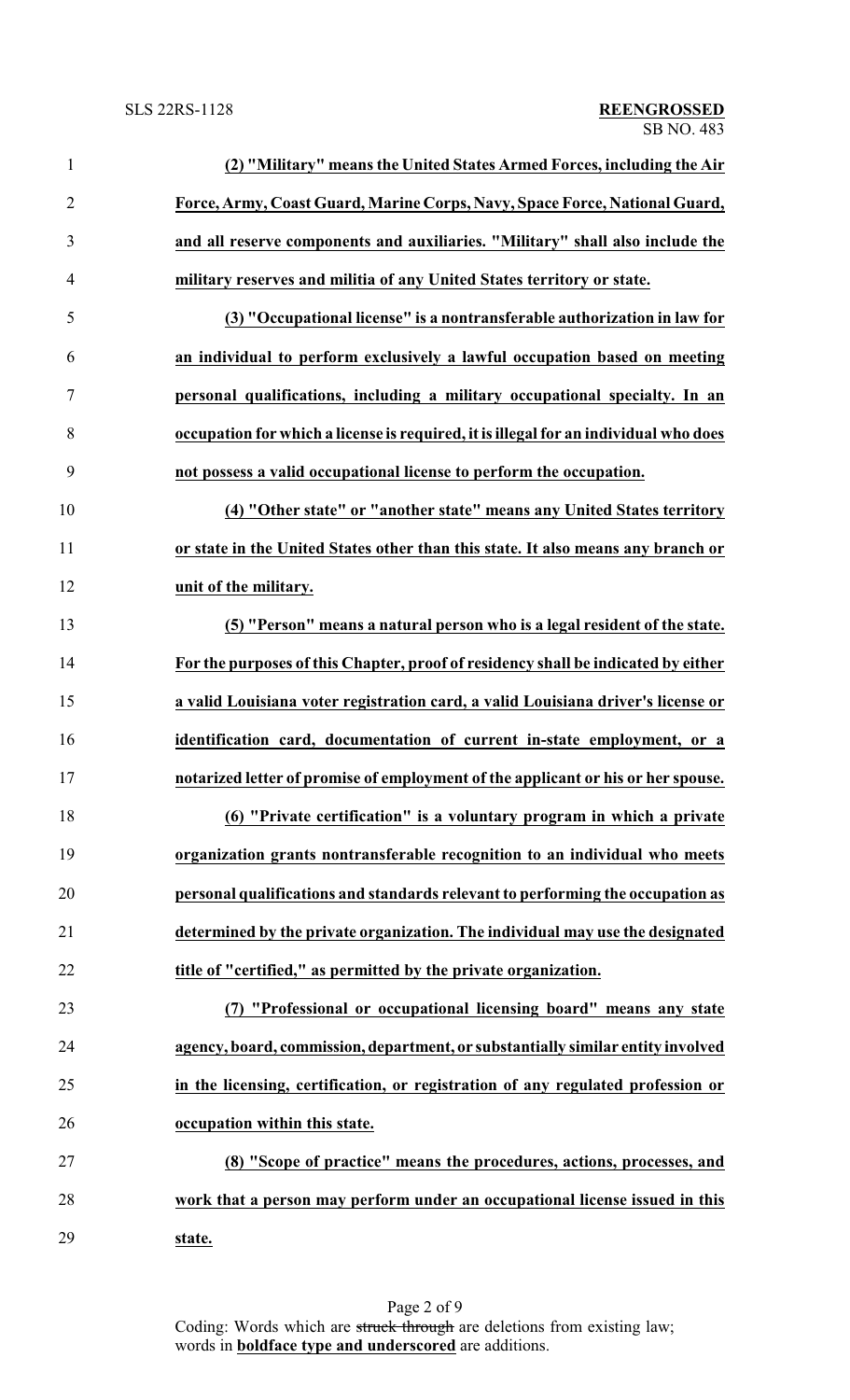| $\mathbf{1}$   | §52. Licensure by another state; recognition                                        |
|----------------|-------------------------------------------------------------------------------------|
| $\overline{2}$ | Notwithstanding any other provisions of law, the board shall issue an               |
| 3              | occupational license to a person upon application, if all of the following apply:   |
| $\overline{4}$ | (1) The person holds a current and valid occupational license in another            |
| 5              | state for a lawful occupation with a similar scope of practice, as determined by    |
| 6              | the professional or occupational licensing board in this state.                     |
| 7              | (2) The person has held the occupational license in the other state for at          |
| 8              | least one year.                                                                     |
| 9              | (3) The person was required by the other state to pass an examination or            |
| 10             | to meet education, training, or experience standards.                               |
| 11             | (4) The board in the other state holds the person in good standing.                 |
| 12             | (5) The person does not have a disqualifying criminal record under the              |
| 13             | laws of this state as determined by the professional or occupational licensing      |
| 14             | board.                                                                              |
| 15             | (6) No board in another state has revoked the person's occupational                 |
| 16             | license because of negligence or intentional misconduct related to the person's     |
| 17             | work in the occupation.                                                             |
| 18             | (7) The person did not surrender his occupational license because of                |
| 19             | negligence or intentional misconduct related to his work in the occupation in       |
| 20             | another state.                                                                      |
| 21             | (8) The person does not have a complaint, allegation, or investigation              |
| 22             | pending before a board in another state which relates to unprofessional conduct     |
| 23             | or an alleged crime. The professional or occupational licensing board may           |
| 24             | require, when applicable, the applicant to furnish a signed affidavit or notarized  |
| 25             | letter from the other state board or certifying agency of the relevant jurisdiction |
| 26             | confirming the applicant is in good standing.                                       |
| 27             | (9) The person pays all applicable fees in this state, including any board          |
| 28             | required background checks.                                                         |
| 29             | §53. Licensure based on work experience                                             |

Page 3 of 9 Coding: Words which are struck through are deletions from existing law; words in **boldface type and underscored** are additions.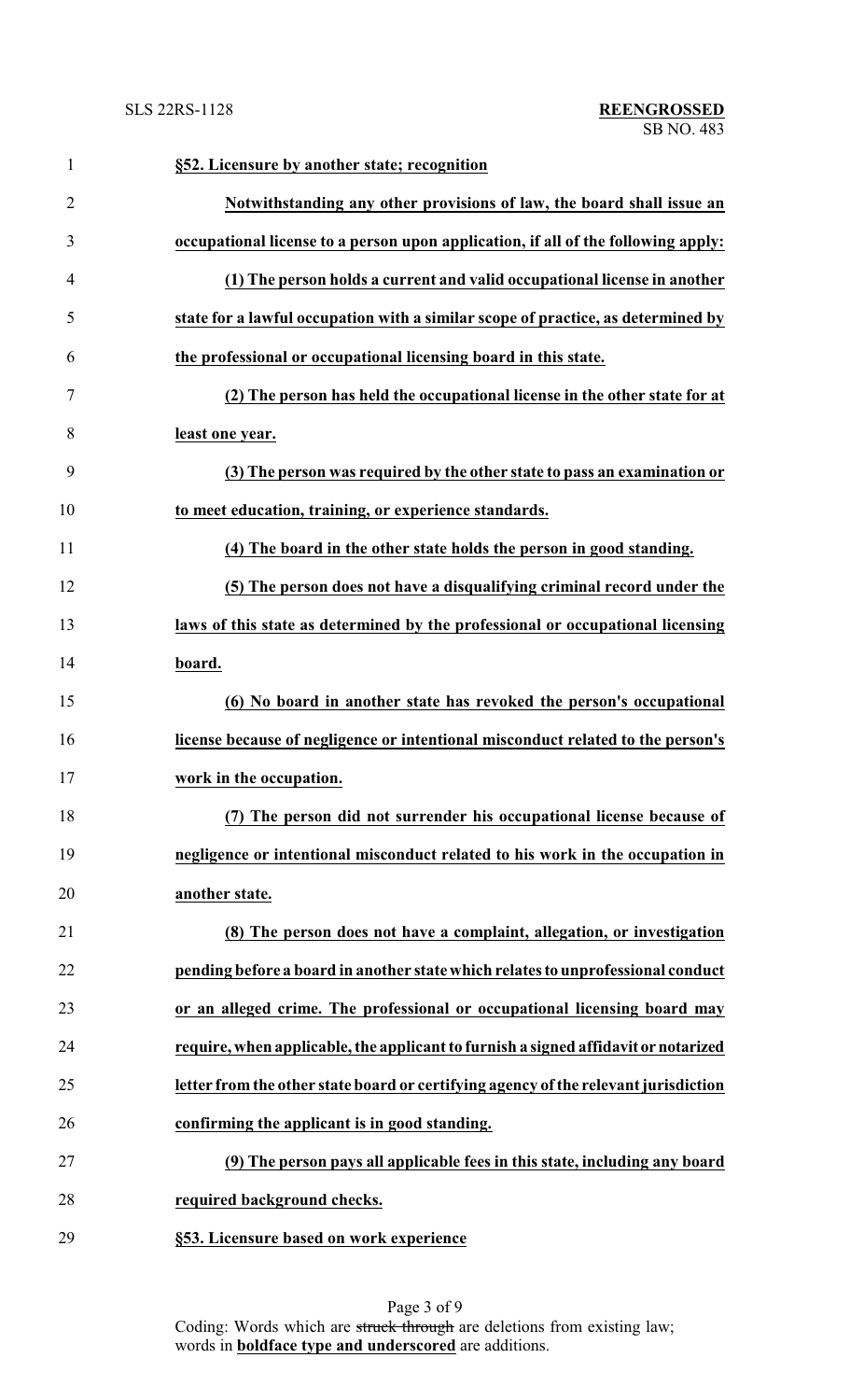| $\mathbf{1}$   | Notwithstanding any other provisions of law, the professional or                  |
|----------------|-----------------------------------------------------------------------------------|
| $\overline{2}$ | occupational licensing board shall issue an occupational license to a person      |
| 3              | based on work experience in another state, if all of the following apply:         |
| $\overline{4}$ | (1) The person worked in a state that does not use an occupational license        |
| 5              | to regulate a lawful occupation, but this state requires the issuance of an       |
| 6              | occupational license to engage in a lawful occupation with a similar scope of     |
| 7              | practice, as determined by the professional or occupational licensing board.      |
| 8              | (2) The person worked for at least three years in the lawful occupation.          |
| 9              | (3) The person meets all the criteria provided in R.S. 37:52.                     |
| 10             | §54. Private certification                                                        |
| 11             | Notwithstanding any other provisions of law, the professional or                  |
| 12             | occupational licensing board shall issue an occupational license to a person      |
| 13             | based on holding a private certification and work experience in another state,    |
| 14             | if all the following apply:                                                       |
| 15             | (1) The person holds a private certification and worked in a state that           |
| 16             | does not use an occupational license to regulate a lawful occupation, but this    |
| 17             | state uses an occupational license to regulate a lawful occupation with a similar |
| 18             | scope of practice, as determined by the professional or occupational licensing    |
| 19             | board.                                                                            |
| 20             | (2) The person worked for at least two years in the lawful occupation.            |
| 21             | (3) The person holds a current and valid private certification in the             |
| 22             | lawful occupation.                                                                |
| 23             | (4) The private certification organization holds the person in good               |
| 24             | standing.                                                                         |
| 25             | (5) The person meets all the criteria provided in R.S. 37:52.                     |
| 26             | §55. State examination                                                            |
| 27             | Notwithstanding any other provision of law to the contrary, a                     |
| 28             | professional or occupational licensing board may require a person to pass a       |
| 29             | jurisprudential examination specific to relevant state laws that regulate the     |

Page 4 of 9 Coding: Words which are struck through are deletions from existing law; words in **boldface type and underscored** are additions.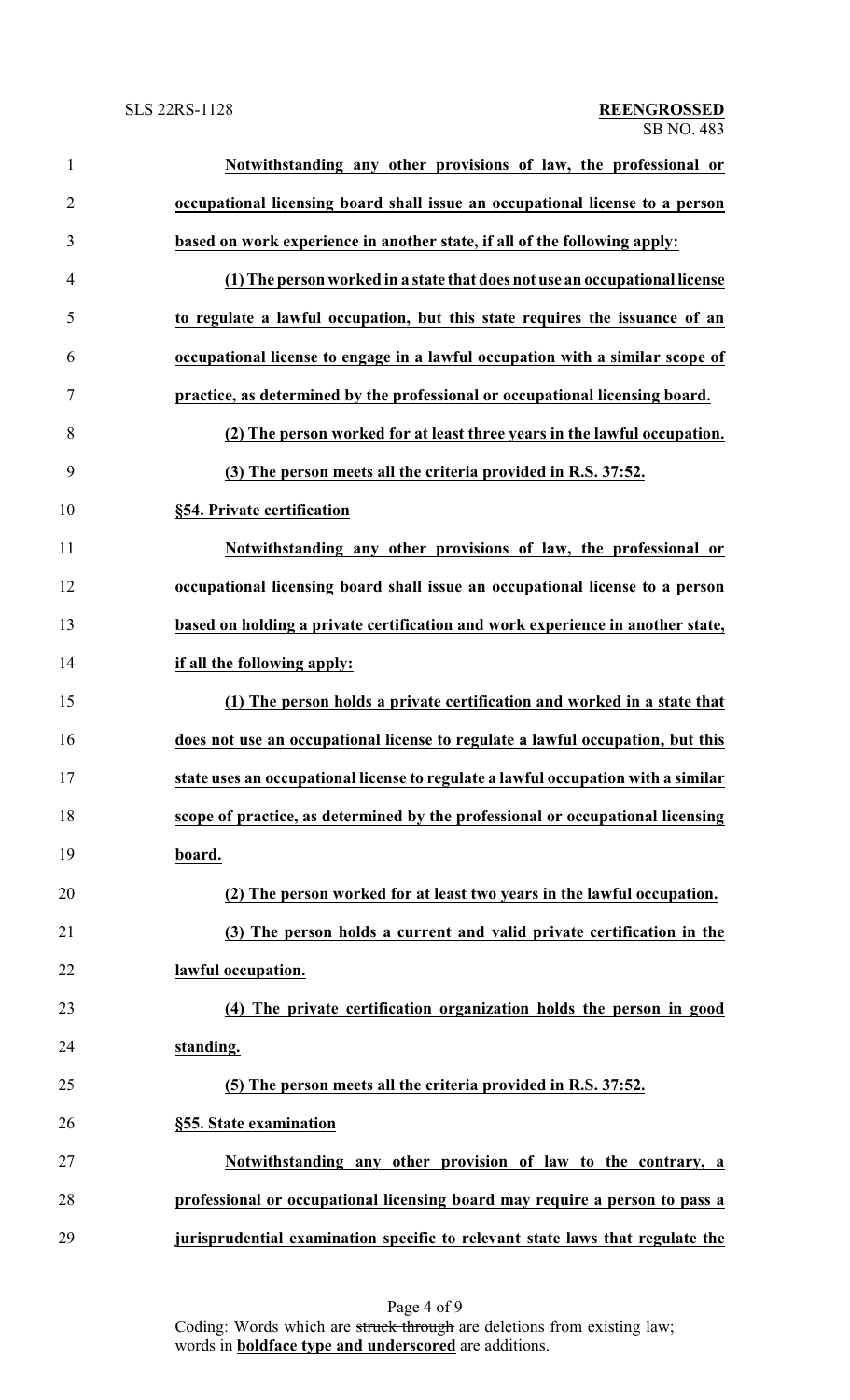| $\mathbf{1}$   | occupation if an occupational license in this state requires a person to pass a   |
|----------------|-----------------------------------------------------------------------------------|
| $\overline{2}$ | examination specific to relevant<br>jurisprudential<br>state<br>statutes<br>and   |
| 3              | administrative rules that regulate the occupation.                                |
| 4              | §56. State laws and jurisdiction; exceptions                                      |
| 5              | A. Any person who obtains an occupational license pursuant to this                |
| 6              | Chapter is subject to the laws regulating the occupation in this state and the    |
| 7              | jurisdiction of the professional or occupational licensing board that issued the  |
| 8              | occupational license.                                                             |
| 9              | B. This Chapter shall not apply to an occupation regulated by the                 |
| 10             | Louisiana Supreme Court.                                                          |
| 11             | §57. Limitations                                                                  |
| 12             | A. Nothing in this Chapter shall prohibit a person from applying for an           |
| 13             | occupational license under another statute or rule in state law.                  |
| 14             | B. An occupational license issued pursuant to this Chapter is valid only          |
| 15             | in this state and possession of an occupational license shall not make the person |
| 16             | eligible to work in another state under an interstate compact or reciprocity      |
| 17             | agreement unless otherwise provided in law.                                       |
| 18             | C. Nothing in this Chapter shall prevent the state from entering into a           |
| 19             | licensing compact or reciprocity agreement with another state, foreign province,  |
| 20             | foreign country, international organization or other entity.                      |
| 21             | D. Nothing in this Chapter shall prevent the state from recognizing               |
| 22             | occupational credentials issued by a private certification organization, foreign  |
| 23             | province, foreign country, international organization, or other entity.           |
| 24             | E. Nothing in this Chapter shall require a private certification                  |
| 25             | organization to grant or deny private certification to any individual.            |
| 26             | F. The provisions of this Chapter shall not apply to the Louisiana State          |
| 27             | Board of Medical Examiners, the State Board of Certified Public Accountants       |
| 28             | of Louisiana, the State Board of Architectural Examiners, the Louisiana Real      |
| 29             | Estate Commission, the State Board of Veterinary Medicine Examiners, the          |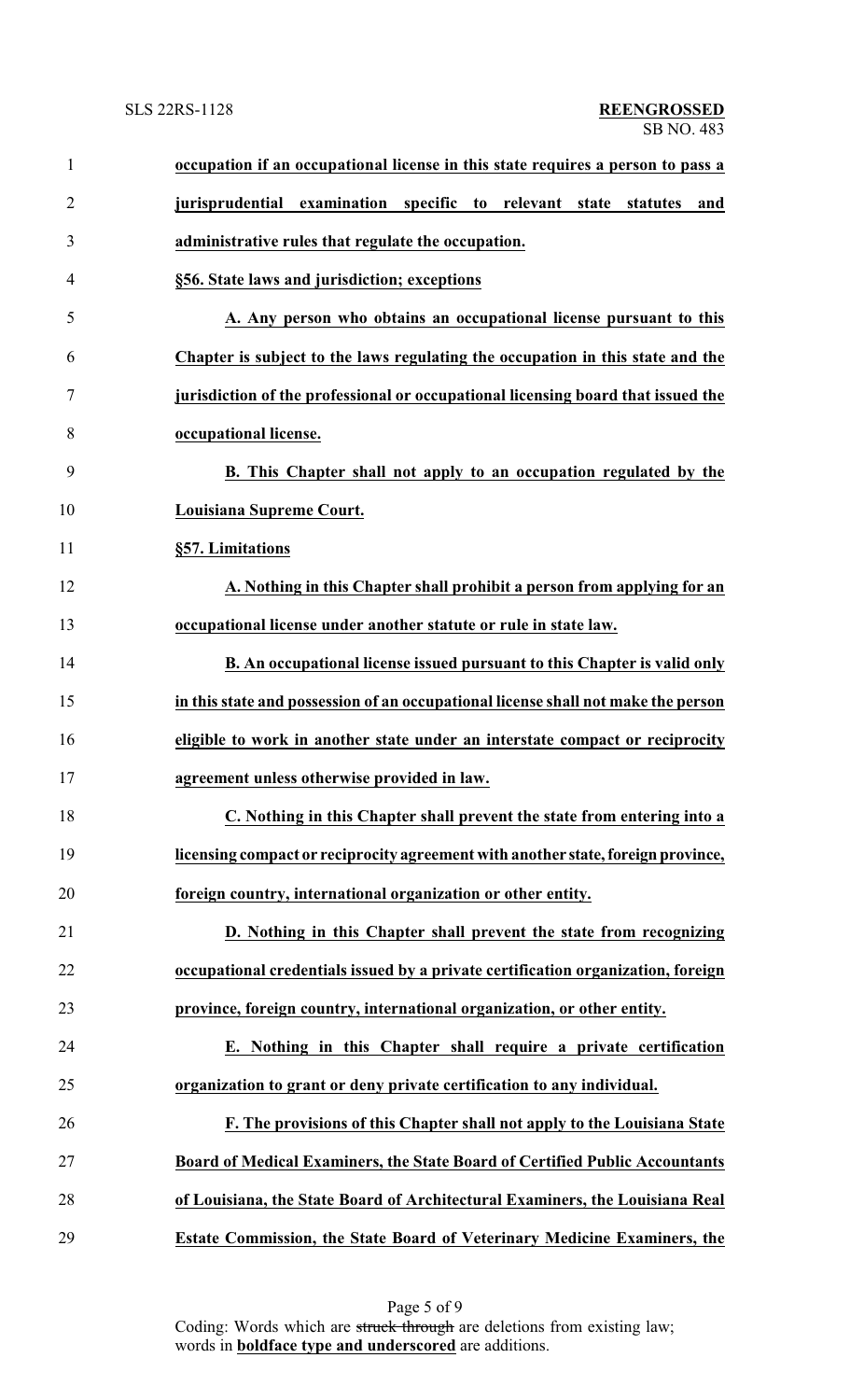| $\mathbf{1}$   | Louisiana Professional Engineering and Land Surveying Board, the Louisiana                    |
|----------------|-----------------------------------------------------------------------------------------------|
| $\overline{2}$ | State Board of Dentistry, and the State Board of Nursing.                                     |
| 3              | §58. Preemption                                                                               |
| $\overline{4}$ | This Chapter preempts any law by a local municipality, parish, and any                        |
| 5              | other governing authority in this state that regulates occupational licenses.                 |
| 6              | §59. Decisions and appeals                                                                    |
| 7              | A. The professional or occupational licensing board shall provide the                         |
| 8              | person with a written decision regarding the application within forty-five days               |
| 9              | after receiving a complete application.                                                       |
| 10             | B. Each professional or occupational licensing board shall adopt rules in                     |
| 11             | accordance with the Administrative Procedure Act to implement the provisions                  |
| 12             | of this Chapter.                                                                              |
| 13             | Section 2. This Act shall become effective upon signature by the governor or, if not          |
| 14             | signed by the governor, upon expiration of the time for bills to become law without signature |
| 15             | by the governor, as provided by Article III, Section 18 of the Constitution of Louisiana. If  |
| 16             | vetoed by the governor and subsequently approved by the legislature, this Act shall become    |
| 17             | effective on the day following such approval.                                                 |
|                |                                                                                               |

The original instrument was prepared by Xavier Alexander. The following digest, which does not constitute a part of the legislative instrument, was prepared by Jacob Wilson.

DIGEST SB 483 Reengrossed 2022 Regular Session Cathey

Proposed law defines "lawful occupation", "military", "occupational license", "other state", "person", "private certification", "professional or occupational licensing board", and "scope of practice".

Proposed law provides that the professional or occupational licensing board (board) shall issue an occupational license if all of the following apply:

- (1) The person holds a current and valid occupational license in another state in a lawful occupation with a similar scope of practice, as determined by the board.
- (2) The person has held the occupational license in the other state for at least one year.
- (3) The board in the other state required the person pass an examination or to meet education, training, or experience standards.
- (4) The board in the other state holds the person in good standing.

## Page 6 of 9

Coding: Words which are struck through are deletions from existing law; words in **boldface type and underscored** are additions.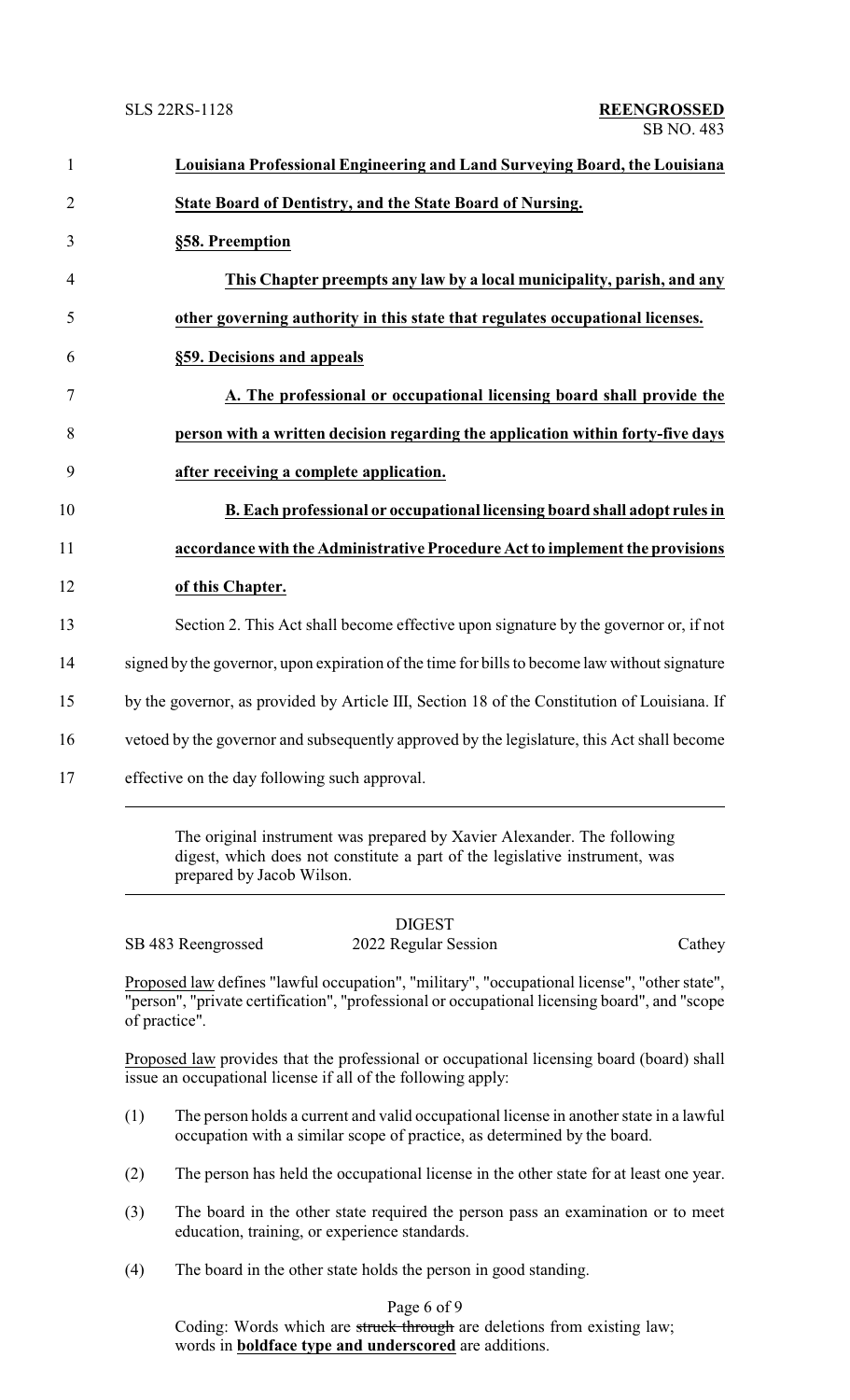- (5) The person does not have a disqualifying criminal record as determined by the board under state law.
- (6) No board in another state has revoked the person's occupational license because of negligence or intentional misconduct related to the person's work in the occupation.
- (7) The person did not surrender his occupational license because of negligence or intentional misconduct related to his work in the occupation in another state.
- (8) The person does not have a complaint, allegation, or investigation pending before a board in another state which relates to unprofessional conduct or an alleged crime. The professional or occupational licensing board may require, when applicable, the applicant to furnish a signed affidavit or notarized letter from the out of state board or certifying agency of the relevant jurisdiction confirming the applicant is in good standing.
- (9) The person pays all applicable fees in this state including any board required background checks.

Proposed law provides that the board shall issue an occupational license to a person based on work experience in another state if all of the following apply:

- (1) The person worked in a state that does not use an occupational license to regulate a lawful occupation, but this state uses an occupational license to regulate a lawful occupation with a similar scope of practice, as determined by the board.
- (2) The person worked for at least three years in the lawful occupation.
- (3) The person satisfies all requirements under proposed law.

Proposed law provides that the board shall issue an occupational license to a person based on holding a private certification and work experience in another state if all of the following apply:

- (1) The person holds a private certification and worked in a state that does not use an occupational license to regulate a lawful occupation, but this state uses an occupational license to regulate a lawful occupation with a similar scope of practice, as determined by the board.
- (2) The person worked for at least two years in the lawful occupation.
- (3) The person holds a current and valid private certification in the lawful occupation.
- (4) The private certification organization holds the person in good standing.
- (5) The person satisfies all requirements under proposed law.

Proposed law provides that the board may require a person to pass an examination specific to the occupation if the license issued in this state requires an examination.

Proposed law provides that a person who obtains an occupational licence is subject to all laws regulating the occupation and jurisdiction of this state.

Proposed law provides for exceptions.

Proposed law provides for the following limitations:

(1) Nothing in proposed law shall prohibit a person from applying for an occupational

Page 7 of 9

Coding: Words which are struck through are deletions from existing law; words in **boldface type and underscored** are additions.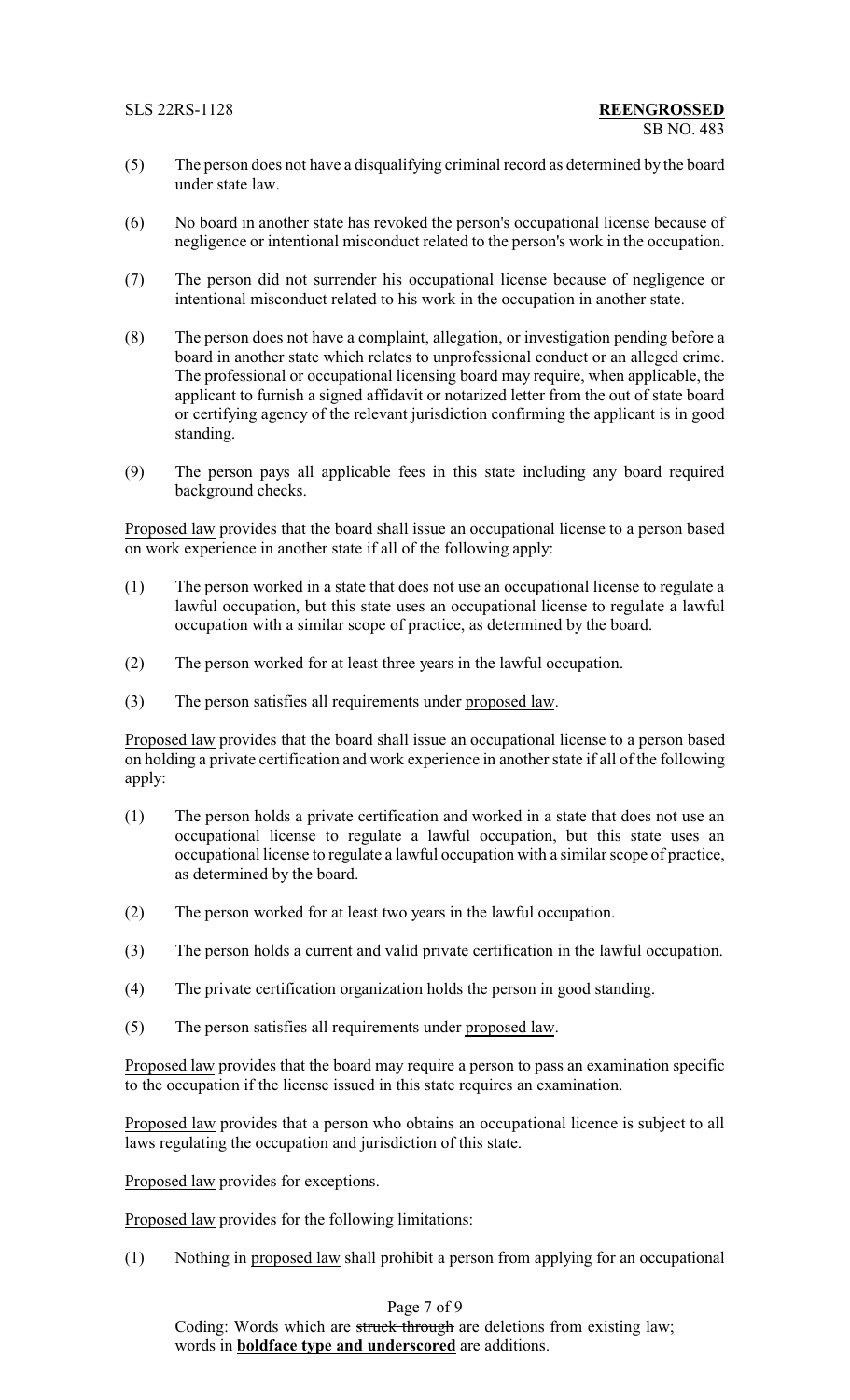license under another statute or rule in state law.

- (2) An occupational license issued pursuant to proposed law is valid only in Louisiana. It does not make the person eligible to work in another state under an interstate compact or reciprocity agreement unless otherwise provided in law.
- (3) Nothing in proposed law shall prevent Louisiana from entering into a licensing compact or reciprocity agreement with another state, foreign province, foreign country, international organization, or other entity.
- (4) Nothing in proposed law shall prevent Louisiana from recognizing occupational credentials issued by a private certification organization, foreign province, foreign country, international organization, or other entity.
- (5) Nothing in proposed law shall require a private certification organization to grant or deny private certification to any individual.

Proposed law provides that the board will provide the person with a written decision regarding the application within 45 days of receiving a completed application.

Proposed law excludes the Louisiana State Board of Medical Examiners, the State Board of Certified Public Accountants of Louisiana, the State Board of Architectural Examiners, the Louisiana Real Estate Commission, the State Board of Veterinary Medicine Examiners, the Louisiana Professional Engineering and Land Surveying Board, the Louisiana State Board of Dentistry, and the State Board of Nursing.

Effective upon signature of the governor or lapse of time for gubernatorial action.

(Adds R.S. 37:51-59)

Summary of Amendments Adopted by Senate

Committee Amendments Proposed by Senate Committee on Commerce, Consumer Protection, and International Affairs to the original bill

- 1. Makes technical changes.
- 2. Defines "person".
- 3. Removes the definition of government certification from proposed law and makes conforming changes throughout proposed law.
- 4. Provides that the board may require a signed affidavit from an out-of-state board or agency that confirms the applicant is in good standing in order to receive a license in Louisiana.
- 5. Excludes from proposed law the Louisiana State Board of Medical Examiners, the State Board of Certified Public Accountants of Louisiana, the State Board of Architectural Examiners, the Louisiana Real Estate Commission, the State Board of Veterinary Medicine Examiners, the Louisiana Professional Engineering and Land Surveying Board, the Louisiana State Board of Dentistry, and the State Board of Nursing.